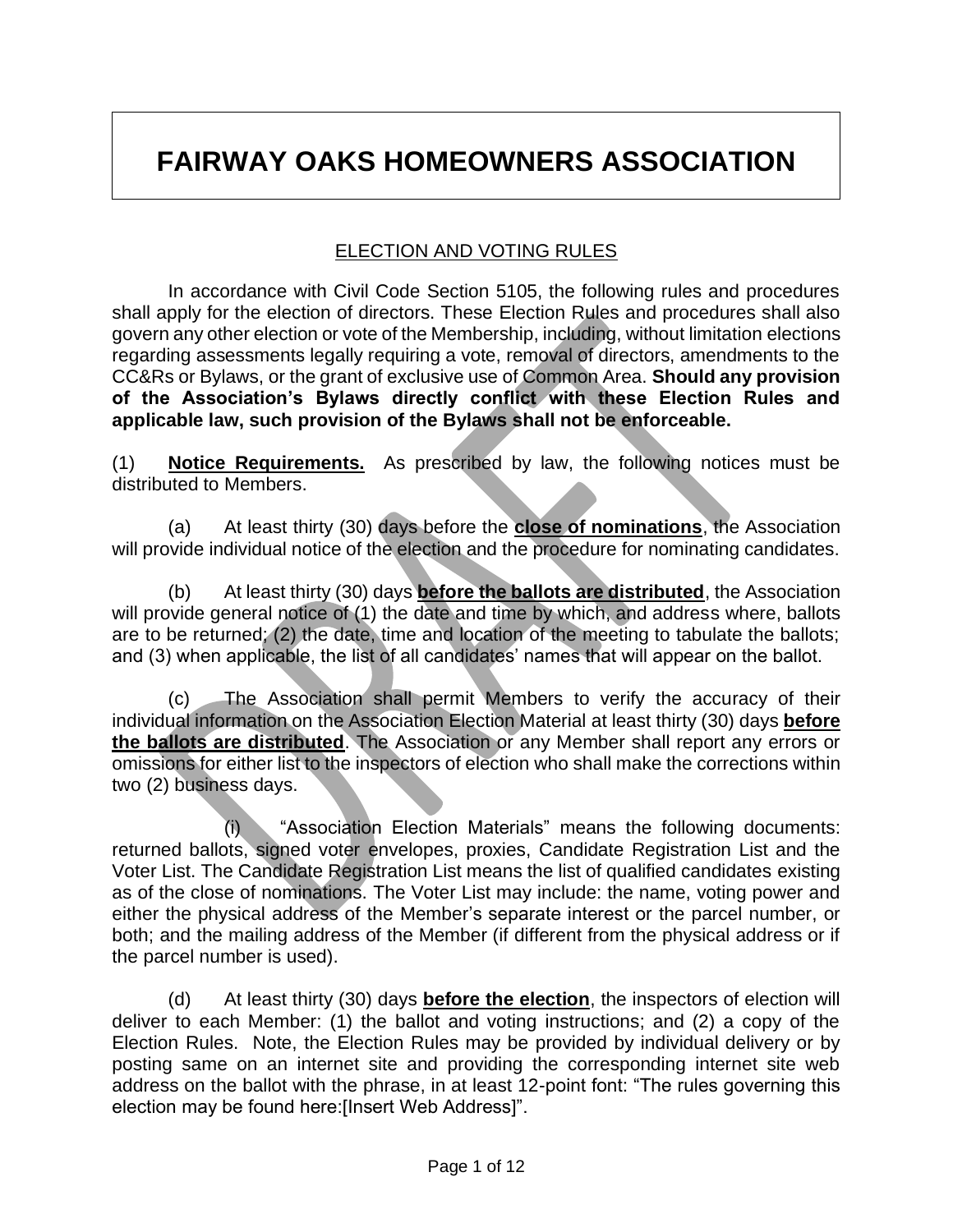(2) **Voting by Secret Ballot**. As prescribed by law, secret ballot procedures shall be used when voting on the following issues: assessments; election and removal of directors; amendments to the Governing Documents; and the grant of exclusive use of Common Area property. Ballots must ensure the confidentiality of the voters.

(a) Secret Ballots Generally. A "secret ballot" is a ballot which does not identify the voter by name and address. All secret ballots, including for election of directors, must conform to the requirements of applicable law.

(b) Secret Ballot Requirements. Secret Ballots must ensure the confidentiality of the voters.

- (i) A voter may not be identified by name or address on the ballot;
- (ii) The ballot may not require the signature of the voter;

(c) Distribution of Secret Ballots. Each secret ballot is distributed with two (2) envelopes: the "inner envelope," which also shall not identify the voter; and the "outer envelope," which shall be addressed or self-addressed to identify the voting Membership. Each secret ballot, along with said envelopes, shall be mailed or otherwise distributed to every Member at least thirty (30) days prior to the vote or election.

(d) Return of Secret Ballots. The secret ballot itself must be inserted into an envelope and sealed ("inner envelope"). This inner envelope is then inserted into a second envelope that is sealed ("outer envelope"). In the upper left-hand corner of the second envelope, the voter prints and signs his or her name and address that entitles him or her to vote. The second envelope is addressed to the inspectors of election of the Association, who will be tallying the votes. Failure to do so will invalidate the ballot and Member's vote.

(i) Members may return their secret ballot by mail, hand deliver it to the meeting or complete the ballot at the meeting, and is deemed cast when so delivered or mailed; provided, only those ballots which are delivered to the inspectors of election prior to the polls closing shall be counted.

(ii) A Member may submit a written request to the Association for a receipt for delivery of the election materials.

(iii) Once cast, secret ballots cannot be revoked; they are irrevocable.

(e) Time Requirements. All secret ballots shall provide a reasonable time within which to return the ballot to the Association, which shall not be less than thirty (30) days and which may be set at the discretion of the Board unless otherwise required by law. The time for the return of secret ballots may be extended for reasonable intervals at the discretion of the Board, with or without notice to the Members.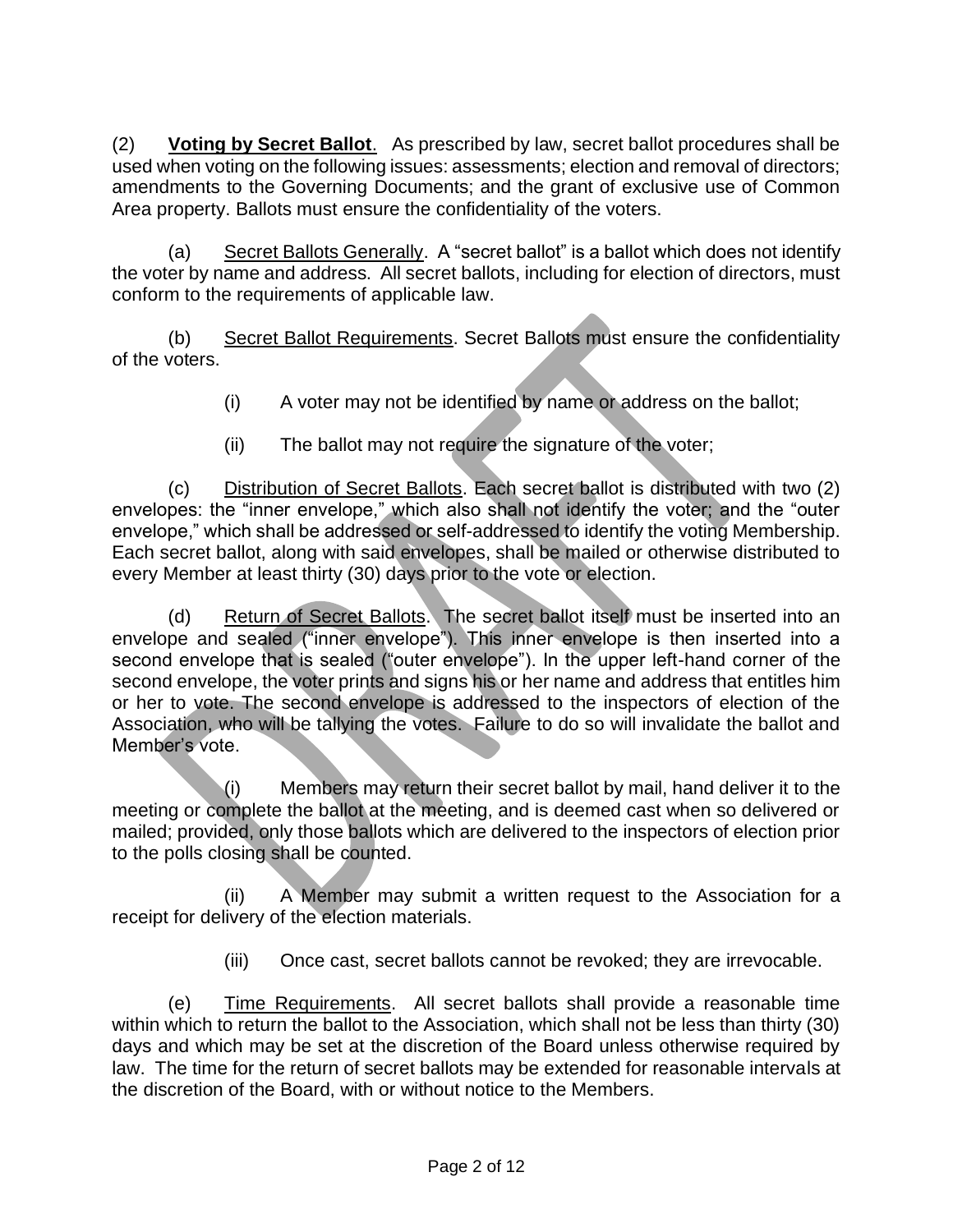(3) **Voting by Written Ballot**. Any action requiring Member approval, other than those requiring a secret ballot, may be submitted for vote by written ballot without calling a meeting of the Members. The written ballot shall describe the proposed action(s), provide an opportunity to specify approval or disapproval of each proposal, and provide a reasonable time within which to return the ballot to the Association.

(a) Decision. The determination to conduct a vote by written ballot shall be made by the Board or by Members having 10% of the eligible voting power signing a written request and delivering same to any Association officer.

(b) Ballot. The officer shall thereupon distribute a written ballot to every Member eligible to vote on the matter. A written ballot may not be revoked.

(c) Solicitation. All solicitations shall indicate the number of responses needed to meet the quorum requirement and the percentage of approvals needed to approve each proposal. The solicitation must specify the time by which the ballot must be received in order to be counted.

(d) Procedure. Written ballots and solicitations shall be distributed in the same manner as notice of meetings. Approval by written ballot shall be valid only when the number of eligible ballots received meets the quorum required at a meeting authorizing the action, and the number of approvals equals or exceeds the number of votes that would be required to approve at a meeting at which the total number of votes cast was the same as the number of votes cast by ballot. Upon tabulation of the ballots, the Board shall promptly notify the Members of the outcome of the vote or failure to meet quorum.

# (4) **Inspector(s) of Elections**.

(a) For all elections or votes by secret ballot, the Board shall appoint one or three independent third party(ies) as inspector(s) of election before the secret ballots are mailed to all of the Members. Inspector(s) of elections shall be appointed by the Board at a duly noticed Board meeting.

- (b) An independent third party includes, but is not limited to:
	- (i) a volunteer poll worker with the county registrar of voters;
	- (ii) a licensee of the California Board of Accountancy;
	- (iii) a notary public; and

(iv) a Member of the Association provided such Member is not a member of the Board of Directors or a candidate for the Board of Directors or related to a member of the Board of Directors or a candidate for the Board of Directors.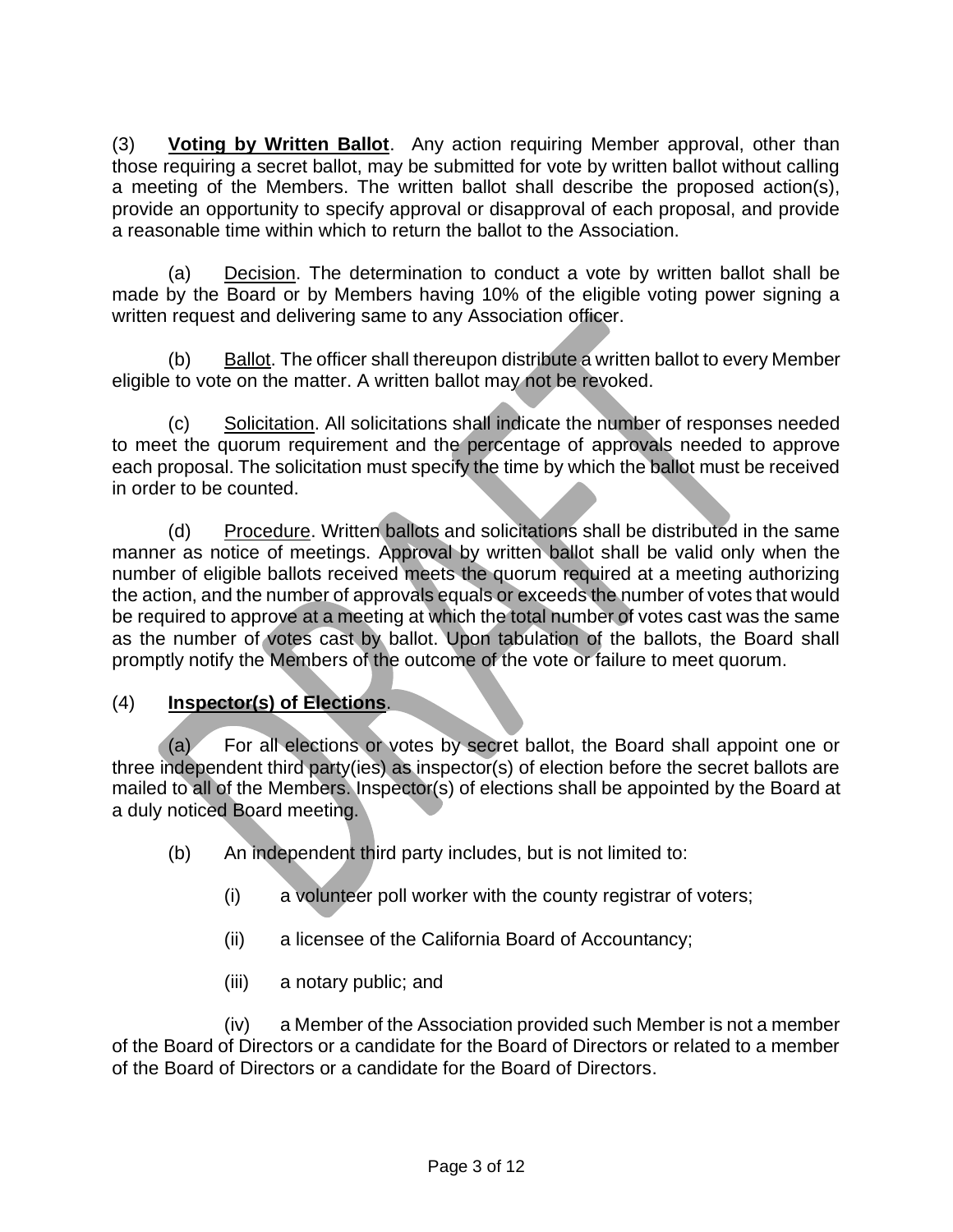(c) If and when the Board does select a Non-Member of the Association as Inspector, the Inspector shall be required to obtain errors and omission insurance and provide proof of same to the Board prior to the commencement of the Inspector's work. The errors and omissions insurance policy shall be in an amount not less than one million dollars (\$1,000,000) that indemnifies the Association and its Board Members from liability and provides that the Association is a named insured of the policy. The Board may, in its discretion, pay compensation to the Inspector.

(d) Prior to the secret ballots being mailed to all of the Members, the inspectors of election shall meet to determine to whom the secret ballots shall be returned (the "Ballot Collector"), which may be the Association's manager, if any.

(e) The inspector(s) of election shall also do all of the following:

(i) determine the number of Memberships entitled to vote and the voting power of each.

(ii) determine the authenticity, validity, and effect of ballots, proxies, etc.,

if any;

(iii) receive ballots;

(iv) hear and determine all challenges and questions in any way arising out of or in connection with the right to vote;

- (v) count and tabulate all votes;
- (vi) determine when the polls shall close;
- (vii) determine the result of the election;

(viii) perform any acts as may be proper to conduct the election with fairness to all Members in accordance with this section and all applicable rules of the Association regarding the conduct of the election that are not in conflict with this section.

(f) The inspector(s) of election may appoint and oversee additional persons to count and tabulate the votes as the inspectors deem appropriate.

(g) An inspector of election shall perform his or her duties impartially, in good faith, to the best of his or her ability, and as expeditiously as is practical. The decision or act of a majority shall be effective in all respects as the decision or act of all.

(h) Any report made by the inspector or inspectors of election is prima facie evidence of the facts stated in the report.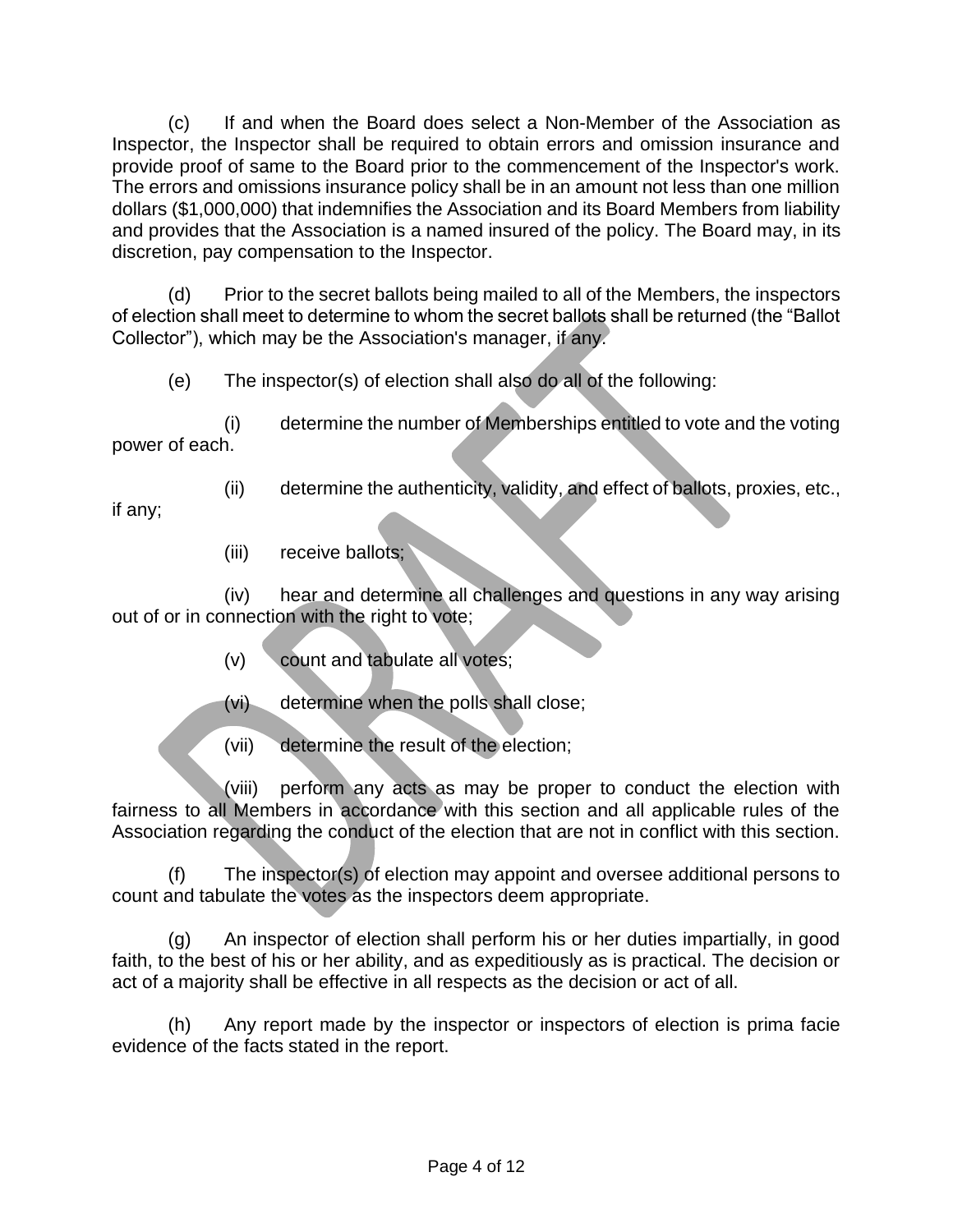(i) The Board may remove and replace any inspector of election prior to the tabulation of ballots if an inspector of election resigns or if the Board reasonably determines that an inspector of election will not be able to perform his or her duties impartially and in good faith.

# (5) **Meeting at Which Secret Ballots Shall Be Tabulated**.

(a) Election of Directors. The inspector(s) of elections shall tabulate the ballots for the election of directors at the Annual Meeting of the Members. The Association's Annual Meeting shall be held in July and in no event later than fifteen (15) months from the date of the preceding annual meeting. (Bylaws, § 2.3A.) The Board of Directors shall determine the date, time and place of said Annual Meeting in accordance with the Association's Bylaws. Notice of Annual Meeting ("Notice") shall be sent to all Members pursuant to the Governing Documents, these Election Rules and applicable state statute.

(b) Other Votes by Secret Ballot. Unless the vote is being taken in connection with an Annual Meeting of the Members, the ballots for the vote to approve assessments, elections of directors to fill a vacancy not filled by the Board, amendments to governing documents and/or granting the exclusive use of common area to a Member shall be tabulated by the inspector(s) of election at a duly noticed (regular or special) meeting of the Members or Board. The Board of Directors shall determine the date, time and place of said meeting.

# (6) **Election of Directors: Nomination of Candidates**.

(a) Approximately one hundred twenty (120) days before the date of the meeting at which the ballots for the election of directors are to be counted, the Association shall mail to each Member a Candidate Nomination Form. The Candidate Nomination Form must be returned to the Association at the address provided, and by the deadline stated, which deadline must be approximately ninety (90) days before the date the ballots for the election of directors are scheduled to be counted.

(i) The Candidate Nomination Form may include a statement by the candidate, not to exceed 500 words. The Association may not edit or redact any content from these communications, but may include a statement specifying that the candidate or Member, and not the Association, is responsible for that content.

(ii) Candidates may submit a photograph of the candidate with the Candidate Nomination Form. Photographs must be of the candidate only, must be appropriate, and must not contain any lewd, obscene or inappropriate images.

#### (7) **Director Candidate Qualifications**.

(a) Candidates and Directors must be Members of the Association at the time of nomination.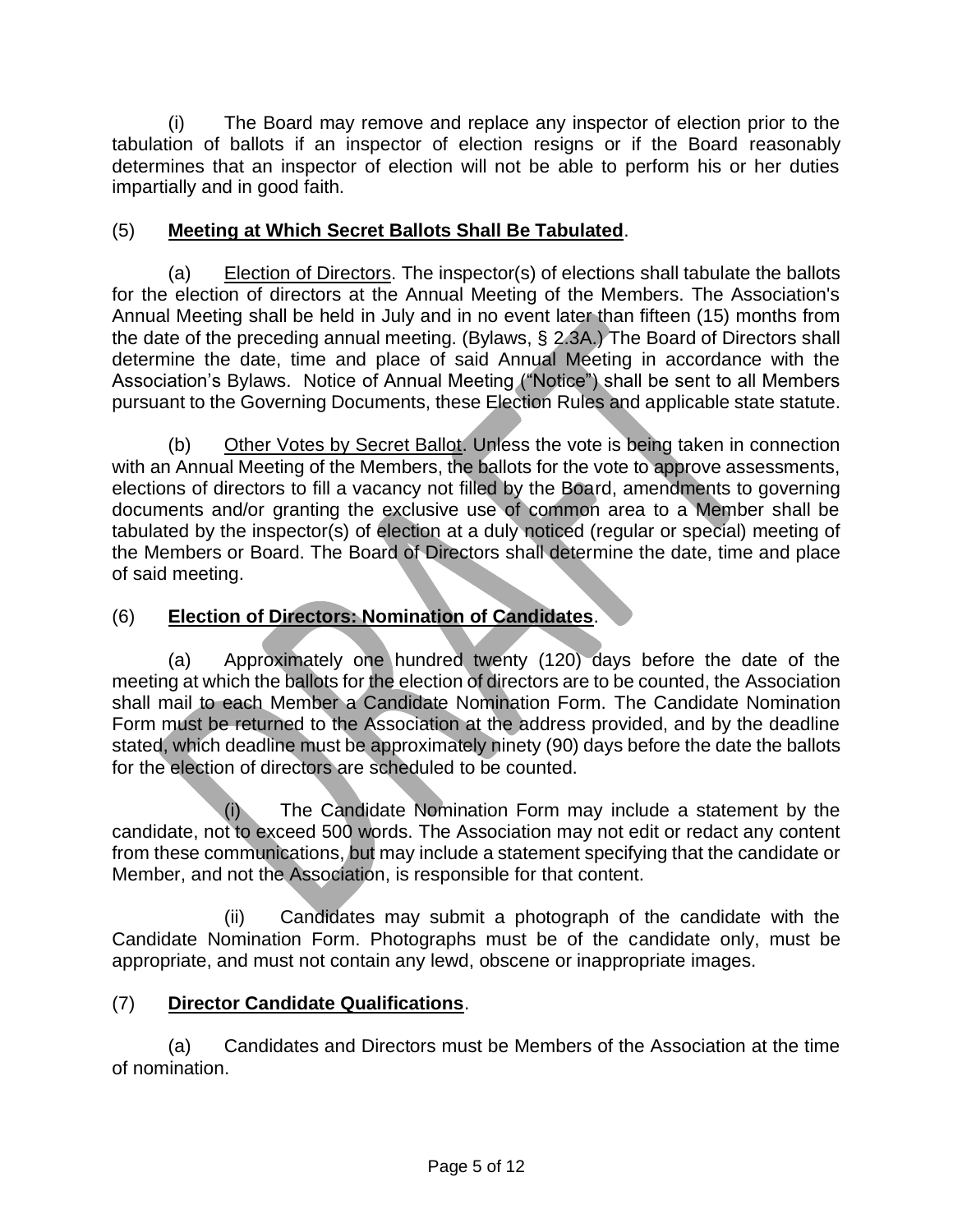(b) Only Members who meet the following criteria are qualified to be elected to the Board of Directors:

(i) Candidates and Directors may not have been convicted of a crime that would either prevent the Association from purchasing fidelity bond coverage or terminate the Association's existing coverage.

(ii) Candidates and Directors must be current in the payment of Regular and Special Assessments. Note, this does not include non-payment of collection charges, late charges, fines, fines renamed as assessments, costs levied by a third party, or if the Member has (1) paid under protest per Civil Code Section 5658; (2) has entered into and is current in a payment plan (defined as a signed written agreement between the Board and the Owner) per Section 5665, and is current and in compliance will all terms thereof; or (3) if the Member has not been provided the opportunity to engage in Internal Dispute Resolution ("IDR").

(a) All Members of the Association have the right to engage in Internal Dispute Resolution ("IDR") and/or Alternative Dispute Resolution ("ADR"), pursuant to the Civil Code. A Member may contact the Board and/or Management, in writing, to initiate IDR/ADR. Note, if IDR/ADR is not scheduled and completed prior to the nomination deadline, candidates may be disqualified for non-payment of Regular or Special Assessments.

(iii) A Member may not serve on the Board at the same time as another Member of the same separate interest (i.e., Lot).

(iv) Candidates must have been a Member of the Association for at least one (1) year.

(c) Members may nominate themselves or another person.

(d) Any candidate nominated by another person will be contacted to confirm that such candidate consents to having his or her name placed in nomination for election to the Board.

(e) All candidates who meet the qualifications to serve on the Board if any and, if appropriate, have confirmed their willingness to run for election to the Board, shall be listed on the secret ballot.

#### (8) **Campaigning**.

(a) All candidates or Members advocating a point of view during a campaign, including those not endorsed by the Board, shall be provided equal access to Association media, newsletters, or Internet Web sites (if any) for purposes that are reasonably related to the election. The Association may not edit or redact any content from these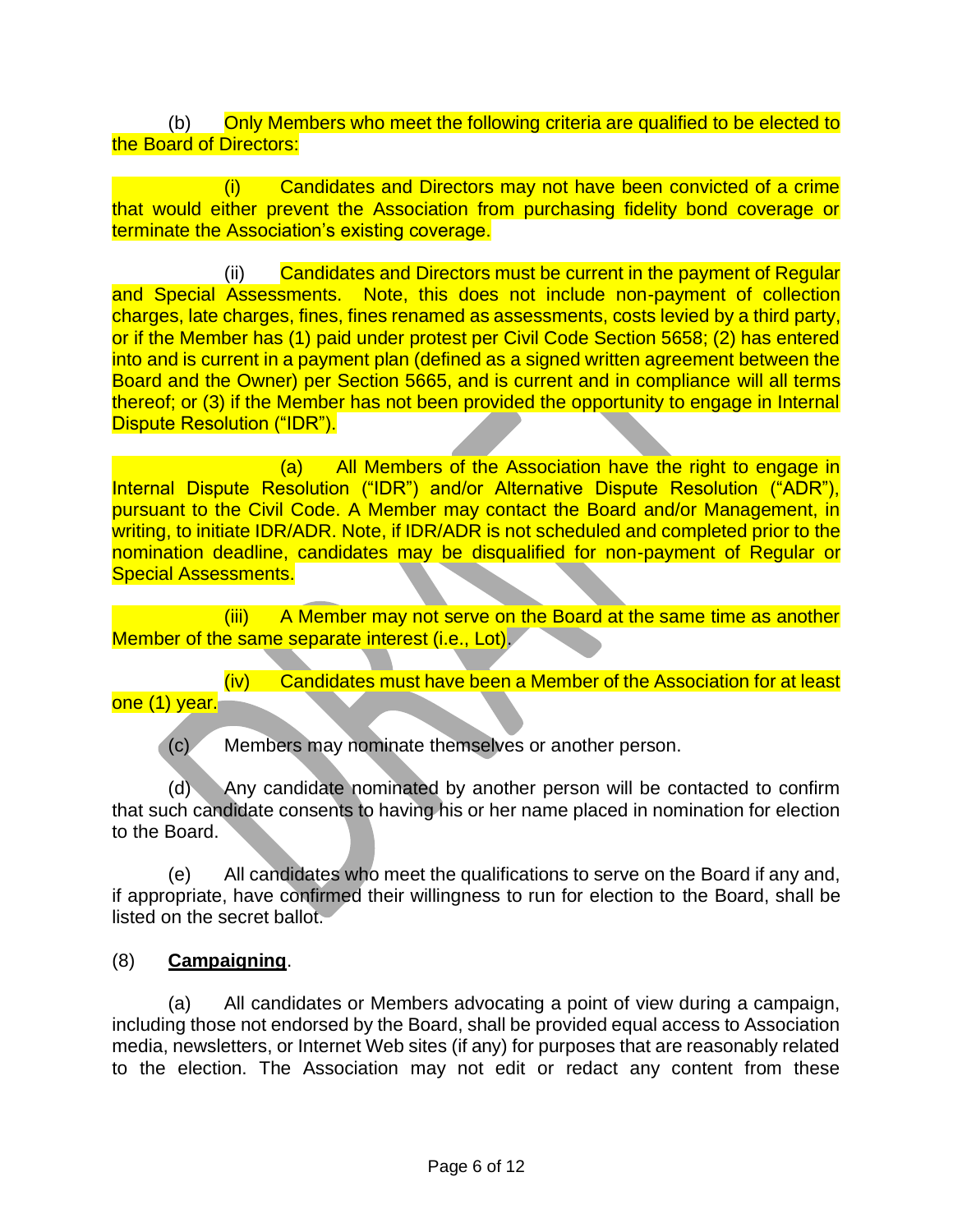communications, but may include a statement specifying that the candidate or Member, and not the Association, is responsible for that content.

(b) All candidates, including those who are not incumbents, advocating a point of view, including those not endorsed by the Board, for purposes reasonably related to the election, shall be provided equal access to any common area meeting space, if any exists, during a campaign at no cost.

(c) Any Member of the Association shall be permitted to canvass and petition the Association's Members, Board of Directors, and residents in connection with elections at reasonable hours and in a reasonable manner.

(i) If such solicitation is done by such Member going door-to-door, the Member's conduct shall be respectful and courteous. Willful or negligent activity or communication, including words, sounds, and gestures, which could be or are interpreted to be loud, obnoxious, offensive, a nuisance, an annoyance, or a threat, is strictly prohibited.

(ii) Any Member who wishes to canvass or petition within the Association must display or wear an identification badge at all times while conducting said activities within the community. An identification badge will be issued to members through the Association's management company.

(iii) Written solicitation shall not be posted on exterior doors or mailboxes or left in the common areas. Written solicitation may only be delivered by hand delivery or by mail or electronic communication.

(d) Any Member of the Association shall be permitted to distribute or circulate, without prior permission, information about elections at reasonable hours and in a reasonable manner.

(e) For purposes of these Election Rules, "reasonable hours" shall mean between 10:00 a.m. and 8:00 p.m. For purposes of these Election Rules, "reasonable manner" shall mean that such activity or conduct shall be conducted only Monday through Saturday, not Sunday and not on Federal Holidays, and shall not create a nuisance in the community or otherwise annoy, harass, threaten or intimidate other Members, residents or their guests.

(9) **Record Date**. The record date for purposes of voting shall be the date the ballots are mailed to all of the Members.

# (10) **Eligibility to Vote**.

(a) The total number of Memberships entitled to vote equals the total number of Lots in the Association. However, Members whose voting rights have been suspended in accordance with the Association's governing documents after notice and hearing and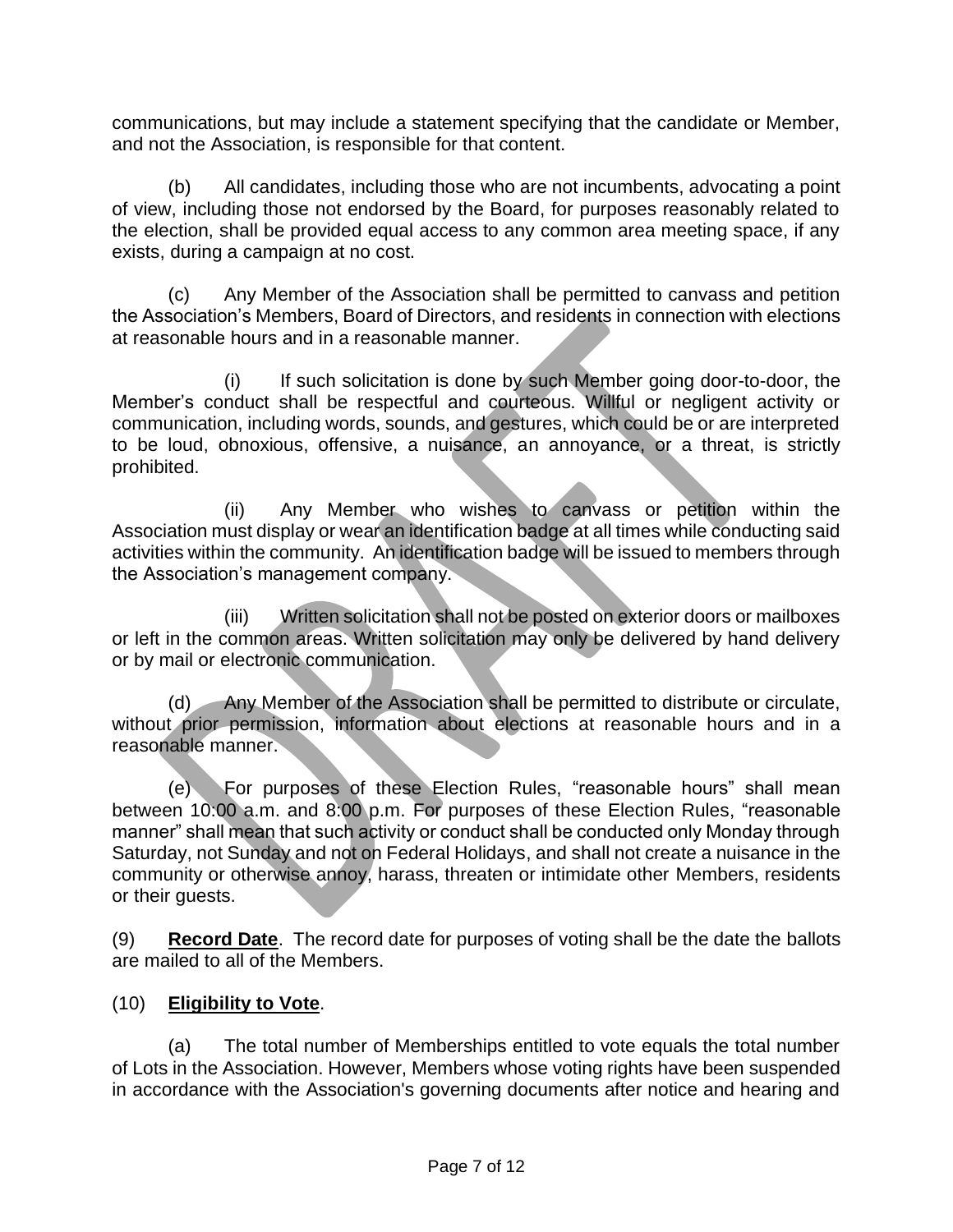as of the Record Date shall not be entitled to vote. This provision shall not be construed to prohibit any Member from receiving a ballot, pursuant to Civil Code Section 5105(g)(1).

(b) A Member may cure his/her/its suspended voting rights by correcting the violation prior to the Record Date, unless the Board has informed the Member in writing, following a hearing, of the length of time the Member's voting rights have been suspended. (Civil Code § 5855.)

(c) Management will provide a list of suspended members to the inspector(s) of elections prior to the meeting to open ballots and tabulate votes. Inspector(s) of elections will be advised that the member's voting right has been suspended after notice and hearing, without details of the reason for suspension.

(d) The denial of a ballot to a person with general power of attorney for a Member is prohibited. (Civil Code § 5105(g)(2).)

#### (11) **Handling of Ballots**.

(a) As secret ballots are returned to the Ballot Collector, the Ballot Collector shall check off on a sign-in sheet that a ballot has been received for such a resident. The first secret ballot received for any Lot shall be the ballot which is counted. Any subsequent ballots for the same Lot which are received shall be deemed invalid and shall be discarded.

(b) Unless the Member is a proxy holder, Members may only hand deliver his/her secret ballot and not the secret ballot of another Member.

(c) A ballot submitted for a Member by an individual with general power of attorney is valid so long as it is submitted in a timely fashion.

(d) The Association Election Material at all times shall be in the custody of the inspectors of election, Ballot Collector, or at a location designated by the inspectors until delivered to the inspectors at the meeting for the opening of the ballots and the tabulation of the vote. After the counting of the ballots and the certification of the election results by the inspectors of election, the ballots shall be transferred to the Association.

(e) No person, including a member of the Association or an employee of the management company, shall open or otherwise review any ballot prior to the time and place at which the ballots are counted and tabulated.

(f) After tabulation, election ballots shall be stored in a secure place for no less than one year after the date of the election. In the event of a recount or other challenge to the election process, the Association shall, upon written request, make the ballots available for inspection and review by Members or their authorized representatives.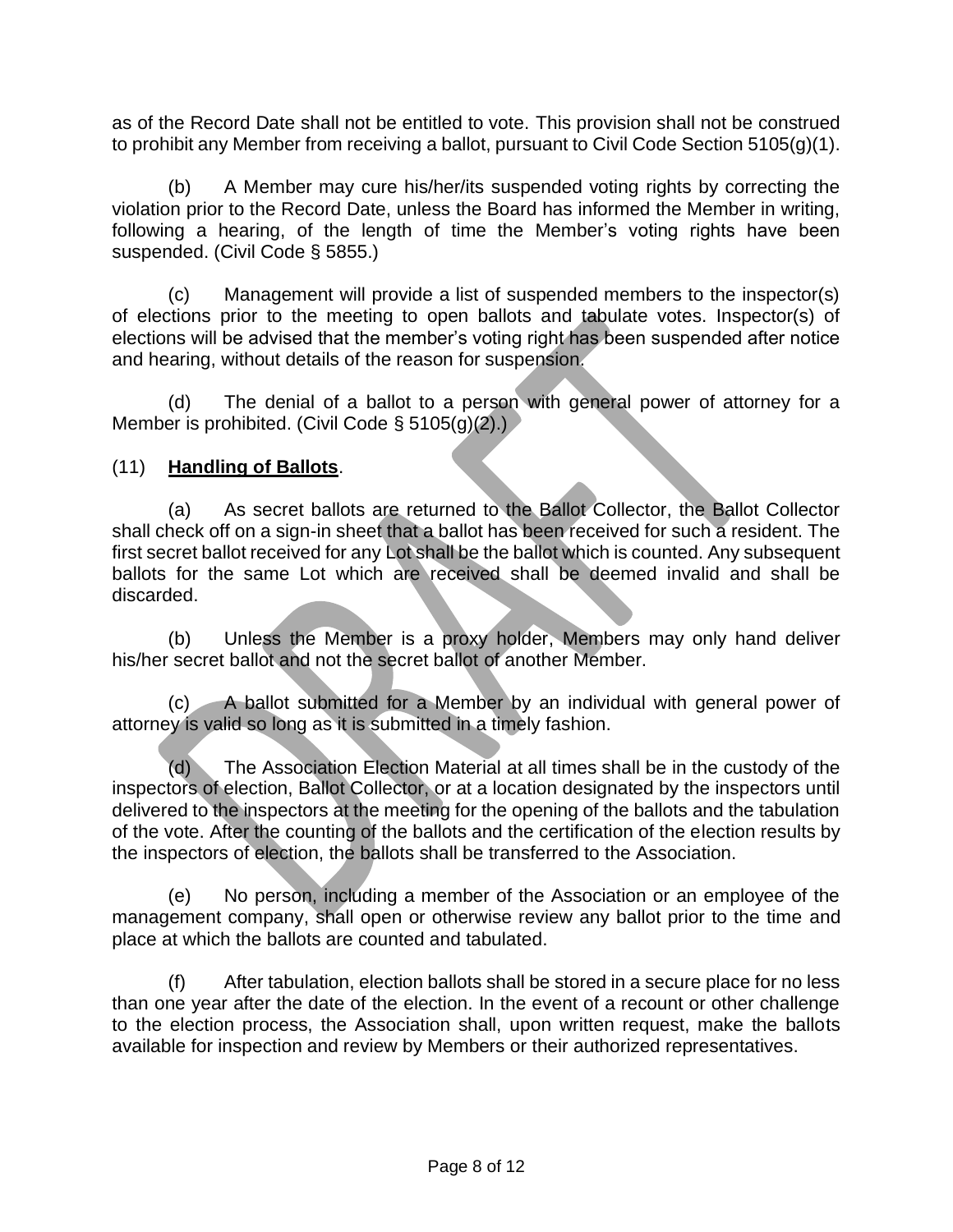(g) Members may be responsible for the actual and direct costs arising out of inspection of election ballots, including any cost to the Association for the time and service of the inspector(s) of elections or management.

(h) Any recount shall be conducted in a manner that shall preserve the confidentiality of the vote. If a recount is requested by a Member, the recount will be performed only at the direction of the inspector(s) of elections and at the requesting Member's expense, if any. Only ballots may be reviewed; Members are not entitled to view outer envelopes or any registration list.

# (12) **Tabulation of Secret Ballot Votes; Quorum Requirement**.

(a) All secret ballot votes shall be counted and tabulated by the inspector(s) of election in public at a properly noticed open meeting of the Members or of the Board, at which a quorum of Members or a quorum of Board members, as the case may be, must be present.

(b) The inspectors of election shall confirm that no more than one ballot was returned for each residence.

(c) Any candidate or other Member of the Association may witness the counting and tabulation of the votes.

(d) The inspectors of election may establish a physical boundary or buffer zone around them during the tabulation of ballots.

(e) In order for the vote for the election of directors to be valid, ballots must be returned by at least a quorum of the Members. The presence in person or by proxy of at least a majority of the Members constitutes a quorum of the Membership.

 $(f)$  If quorum is not met, Members present may adjourn the meeting to a time not less than five (5) days nor more than thirty (30) days from the original meeting date, at which meeting quorum will reduce to one-third (1/3) of the Members. Such an adjourned meeting may be held without the notice required by the Bylaws if notice thereof is given by announcement at the meeting at which such adjournment is taken.

(g) After any meeting to tabulate the votes for the election or removal of directors has been adjourned for lack of quorum twice, the seated directors will remain on the Board until successors have been elected.

(h) In the event of a tie in an election of directors, any tie vote shall be broken by a runoff election.

(i) To the extent permitted by law, in the event the number of candidates at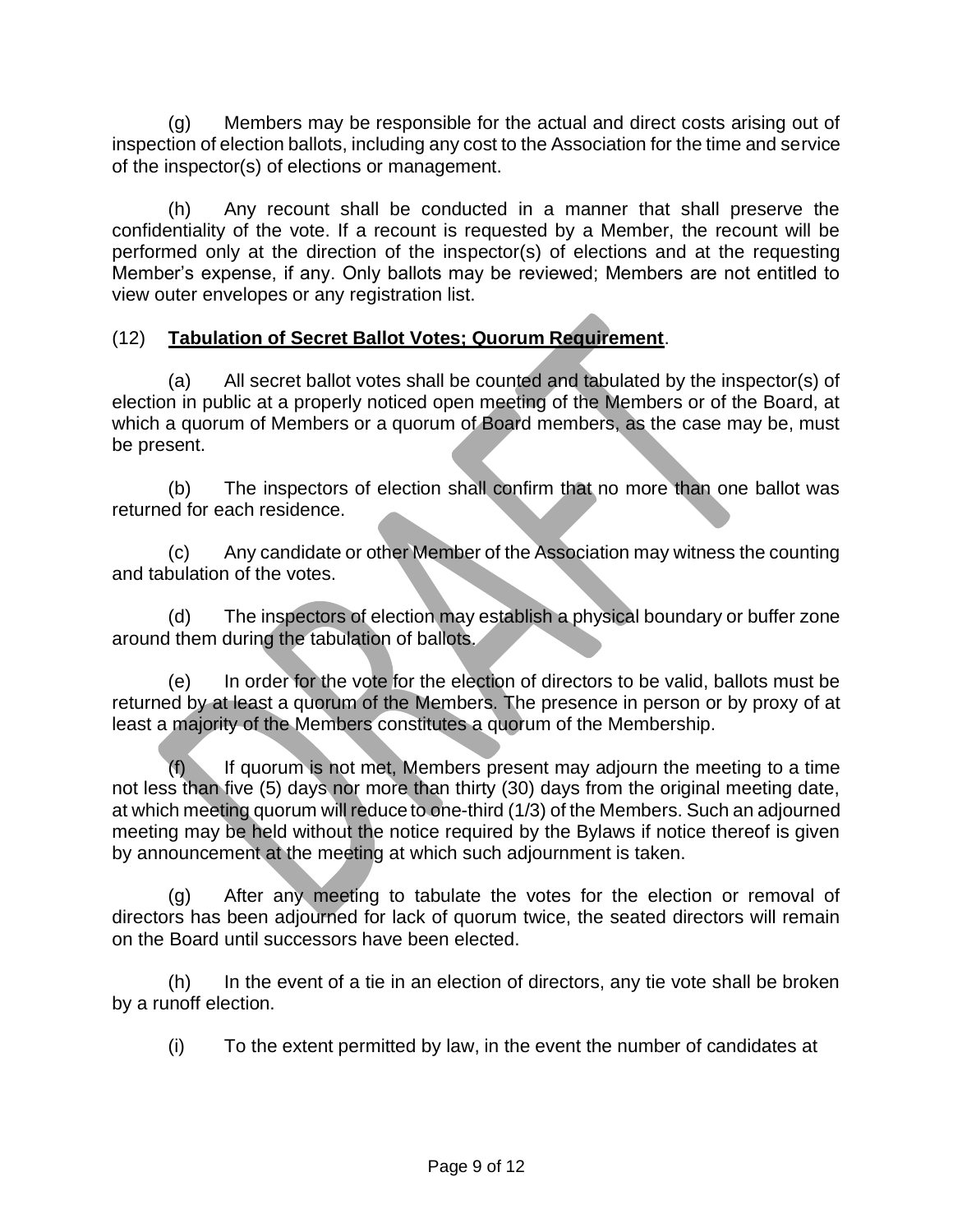the close of nominations is the same as the number of open positions on the Board, those candidates shall be automatically elected, by acclamation, without further action, and the results shall be announced as required by these Rules and law.

# (13) **Announcement of Results**.

(a) The results of the election shall be promptly reported to the Board of Directors and shall be recorded in the minutes of the next meeting of the Board of Directors and shall be available for review by Members of the Association.

(b) Upon certification of the election results by the inspectors of election, the newly elected Board members shall be deemed to have taken office.

(c) Within fifteen (15) days of the election, the Board shall publicize the results of the election in a communication directed to all members.

# (14) **Recall Elections – Removal of Director(s)**

(a) In the event the Board receives a petition to hold a special meeting for the purpose of removing one or more directors, a professional, neutral third-party inspector of elections must be hired to ensure legal procedures are followed.

(b) Members may remove directors by a vote consistent with Corporations Code Section 7222 and subject to the following. Members may present, in person, a petition to hold a special meeting of the members to the President or Secretary of the Association, bearing the signatures of members in good standing who represent at least five percent (5%) of the Members of the Association. The petition must state the reason(s) justifying the director's removal; the signature and address of each petitioner in his or her own handwriting; the name(s) of the sponsor(s) of the petition; and fulfill all other legal requirements.

(c) Within twenty (20) days after receipt of such petition, the President, Secretary, or Board shall set the date and give notice of the special meeting.

(d) Candidate nomination forms must be sent with notice of the special meeting. Candidates must return forms not less than ten (10) days before secret ballots for the recall are sent. This date shall be set forth in the notice of special meeting.

(e) Such meeting or vote by secret ballot shall be conducted not less than thirtyfive (35) nor more than ninety (90) days after the petition is presented. If the Board fails to set a date for, or fails to give notice of, such meeting or vote within twenty (20) days, the Members initiating the petition may call such meeting on their own initiative pursuant to the Bylaws or applicable law.

(f) The director(s) whose removal is being sought shall have the right to rebut the allegations contained in the petition orally, in writing or both. Any written rebuttal shall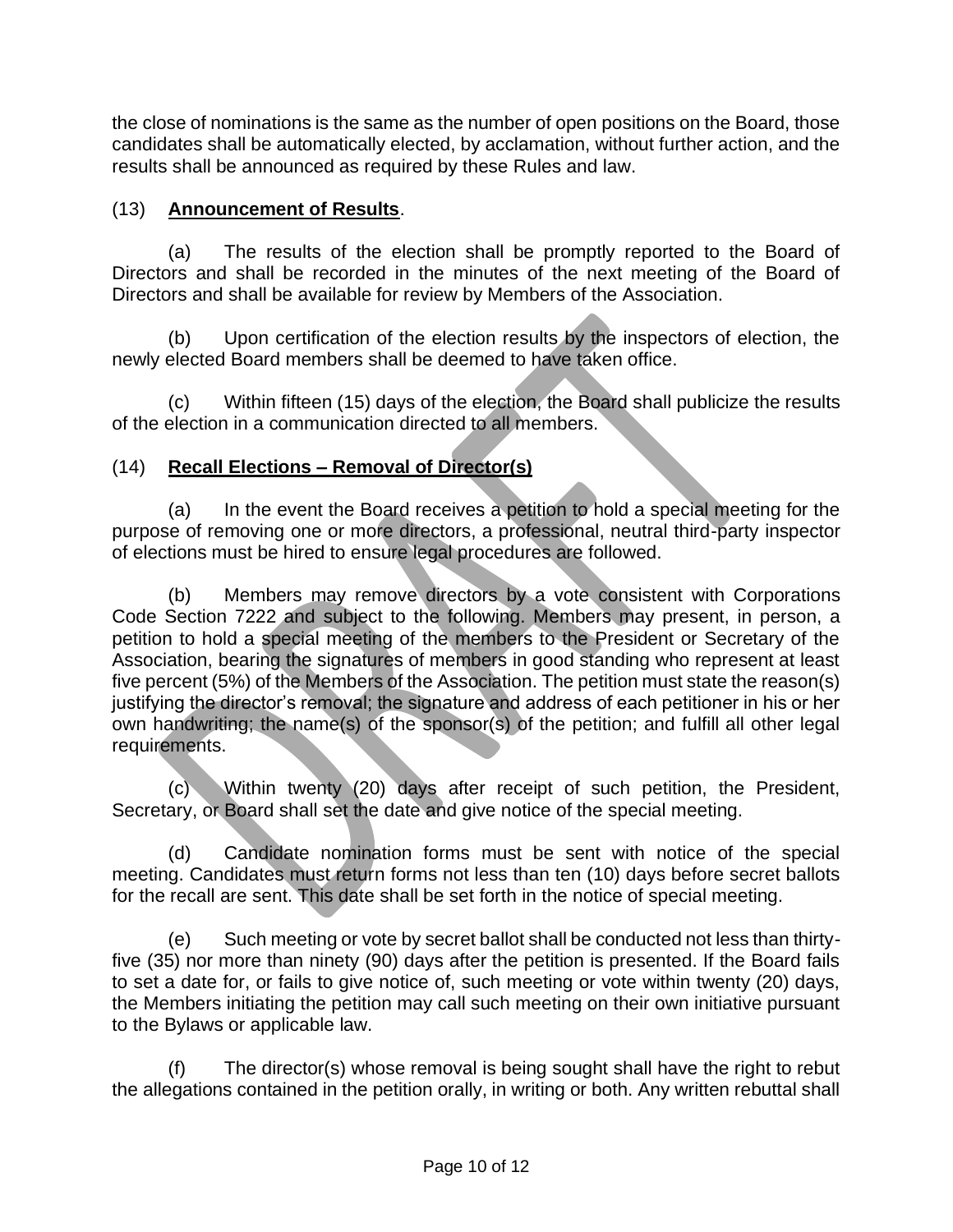be mailed by the Association or otherwise provided to all members, together with the recall ballot.

(g) Two secret ballots shall be distributed to members: (1) one for the vote to remove one or more directors and (2) one for the vote to elect directors to fill the vacancies, if necessary. If the vote to recall director(s) is unsuccessful, secret ballots to elect new director(s) shall not be opened.

(h) If the quorum requirement for a valid membership action is not satisfied or if the recall vote results in a tie, the removal action will have failed.

(i) In a recall election, unless the entire Board is removed from office, no director may be removed when the votes cast against removal, or not consenting in writing to such removal, would be sufficient to elect such director if voted cumulatively at an election at which the same total number of votes were cast (or, if such action is taken by written ballot, all memberships entitled to vote were voted) and the entire number of directors authorized at the time of the director's most recent election were then being elected.

(j) Immediately following a successful recall election, the Board shall convene a regular meeting for purposes of organization, appointment of officers, and transaction of other business. Notice of this meeting shall not be required separately from the notice of the special meeting, but agenda requirements must be satisfied.

#### (15) **Proxies.**

(a) Proxies will be accepted so long as they meet the requirements of all applicable laws and the Association's governing documents, and they are consistent with the secret ballot election process.

(b) The Association shall not be obligated to prepare and mail proxies to the Members.

(c) Any instruction given in a proxy that directs the manner in which the Proxy Holder is to cast the vote must be set forth on a separate page of the Proxy that can be detached and given to the Proxy Holder to retain which will not be given to or shown to the Inspector of Election.

(d) In any election where, under these Rules, the Member would utilize a Secret Ballot, the Proxy Holder shall also cast the Member's vote by Secret Ballot.

(e) Neither the Association nor the Inspector will be responsible for ensuring that the Proxy Holder votes the Proxy in accordance with the Member's direction.